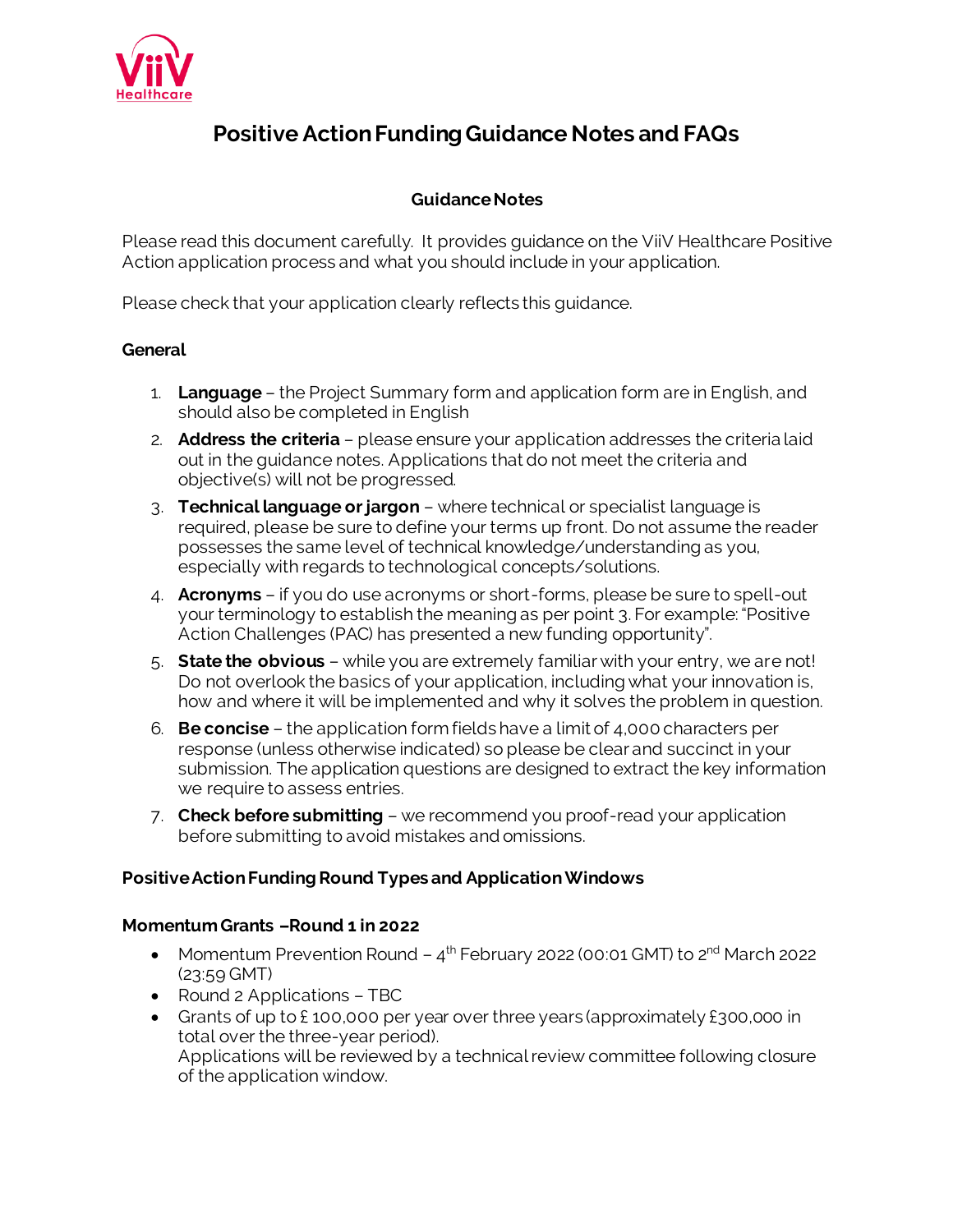

## **Innovator Grants –Round 2 in 2022**

- Innovator Prevention  $29^{th}$  April 2022 (00:01 BST) to  $25^{th}$  May 2022 (23:59 BST)
- Grants of up to £ 50,000 per year over two years (approximately £100,000 in total over the two-year period).
- Applications will be reviewed by a technical review committee following closure of the application window.

## **Flexible Funds**

- Theme TBC
- Grants of up to £75,000 over 12 months
- Applications will be reviewed by a technical review committee following closure of the application window.

All applications **must** be received by the closing dates outlined above to be considered for funding.

Specific application deadlines for all funding rounds are available on the Vii[V website](https://www.viivhealthcare.com/positiveaction).

#### **Review**

Applications are reviewed by the Technical Review Committee (TRC) which is a group of external experts with demonstrated experience and leadership in HIV programming. The TRC scoring looks at the following areas:

- **Clear overview** of the context regarding the thematic area of focus: the TRC looks for explicit evidence and data on the state of play in the HIV response as it pertains to the relevant thematic area.
- **Addressing gaps**: the TRC look for focused interventions that will address the stated gaps in the thematic area of focus that will contribute to the HIV response.
- **Community engagement**: Positive Action believes that engaging affected and local communities is critical to addressing the drivers of health and life inequalities. The TRC places higher weighting on how the applicant has engaged and/or will engaged the communities of focus in the design, implementation and monitoring of the project.
- **Realistic goal, objectives and activities**: the TRC look for detail in the activities to ensure that they will respond to the stated objectives and subsequently meet the goal of the proposed project.
- **Innovation and sustainability**: the TRC look for new approaches that are being piloted (for innovator) and a focus on how the approaches will be sustained after the life of the project.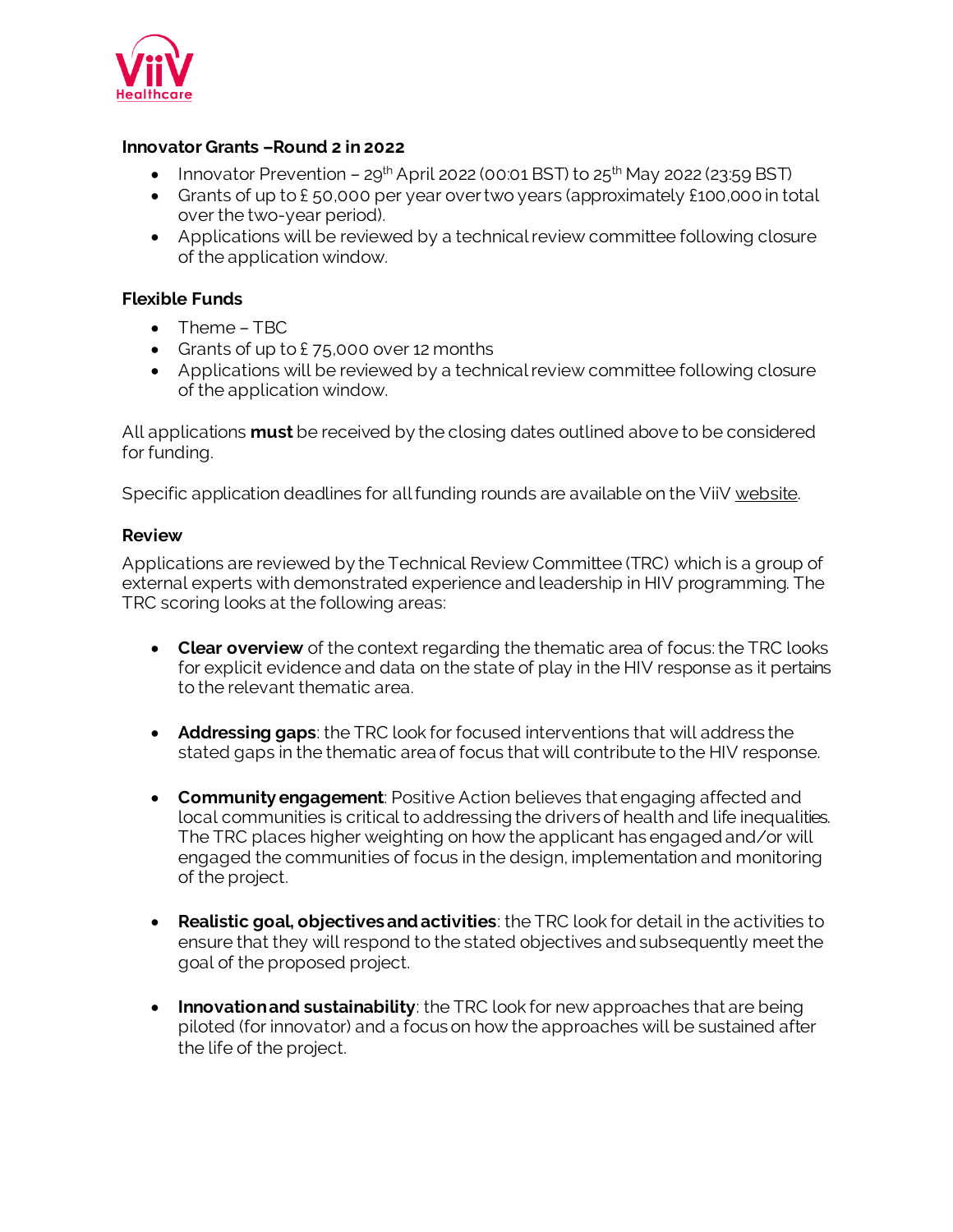

• **Cost effectiveness and value for money**: the TRC places high weighting on the budget, looking at feasibility of implementation and cost-effectiveness.

## **Geography**

Geographic focus is outlined in the guidance notes for the relevant funding rounds.

## **Funding criteria**

#### Who can apply?

Non-governmental and community-based organisation's that can deliver change at a community level through their links with or representation of the communities affected especially adolescents, young people, gay men and other men who have sex with men, people who inject drugs, sex workers and transgender men and women.

#### **New vs. Existing Projects**

**For Innovator Funding**, your project must consist of new work. It can include projects transferred to a new location (s) and/or include the expansion of a recently evaluated model or pilot. It may not be a continuation of a previously funded activity/service.

**For Momentum funding**, your project should consist of scaling up a model that has shown to be effective in the focus area of the call. It cannot be a pilot project.

#### **Community Focus**

Positive Action believes that engaging local communities is critical to addressing the drivers of health and life inequalities, it therefore seeks to promote community responses that work at the level of changing beliefs, attitudes and behaviours to improve health and rights at the community level.

Community engagement, participation and/or leadership are mandatory requirements for all Positive Action grants: your proposal must demonstrate how your work will engage, involve, empower and benefit affected communities.

#### **Topic Areas**

Your application should be specific in describing how the interventions that you want to implement is going to contribute to addressing the thematic area. Full details are available on the website and the Guidance note.

#### **Positive Action Online Application and Grant Management System**

Please submit your application via our CyberGrants online application system.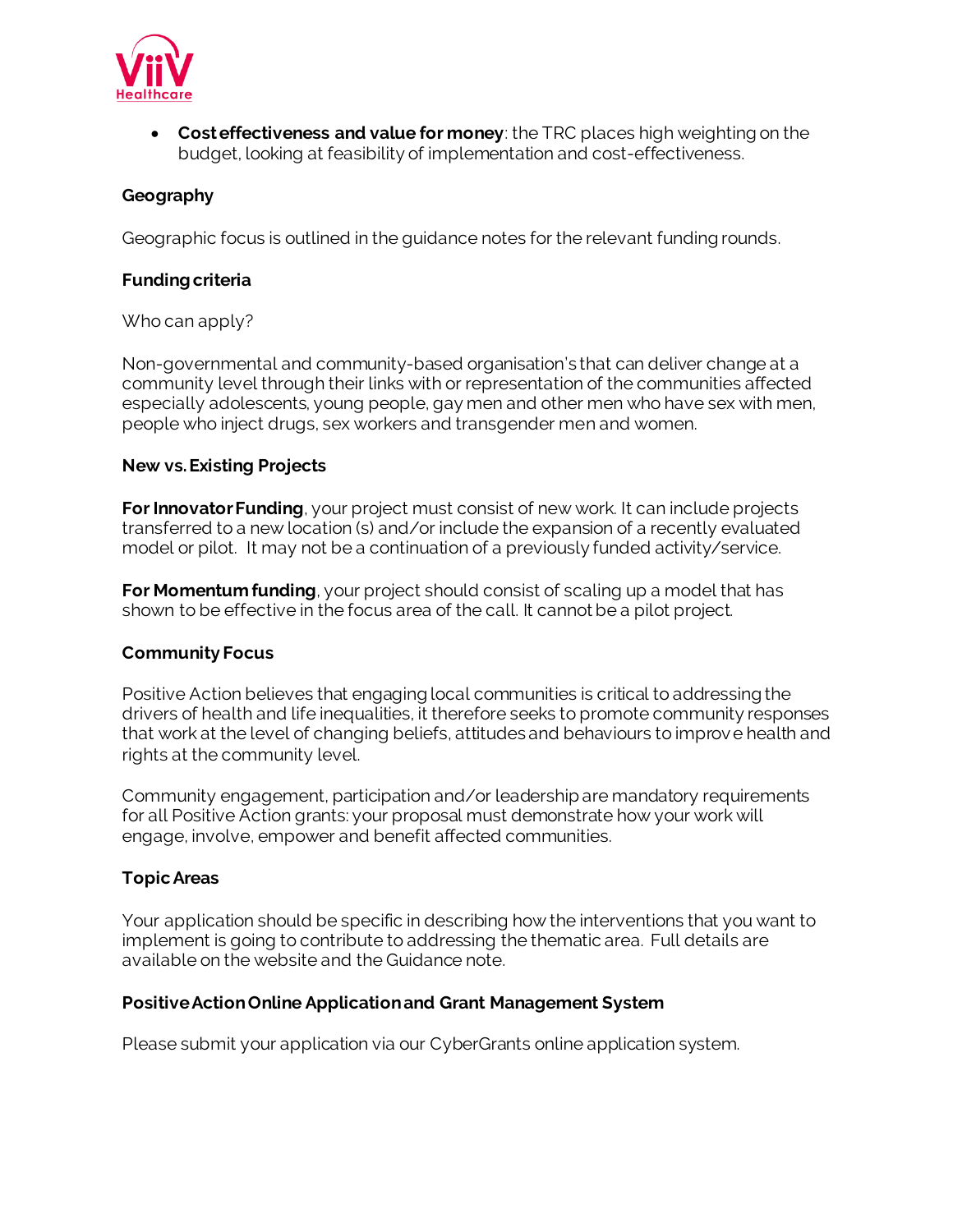

Please do not email applications to ViiV Healthcare or Positive Action staff members or Positive Action mailboxes. We will only accept applications via the CyberGrants online application system. If you have any problems accessing the online system please review the FAQs in this document and/or contact the Positive Action mailbox i.[e.](mailto:%20WW.PositiveAction@viivhealthcare.com)  [WW.PositiveAction@viivhealthcare.com](mailto:%20WW.PositiveAction@viivhealthcare.com)

## **Completing Your Application**

The application form requires you to outline the intervention that your organisation is trying to implement, how you will address the issue, what it is that you are trying to understand and your capabilities to respond. It will also require completion of a detailed budget and selection of indicators. Please ensure you complete the application on the CyberGrants online platform in full and ensure that it meets the detailed application criteria.

Applications that are not well aligned to our criteria will not be taken further. We request that applicants maintain the confidentiality of the application, their credentials and do not disseminate them to any other person outside of their organisation.

Should your application be successful, the content will be shared with our partner the Charities Aid Foundation, who will carry out the due diligence verification and eventual payment. As part of their due diligence verification, they may require additional information. You will be contacted if this is required. As part of this you will be asked to sign up to CAF's terms and conditions.

Charities Aid Foundation undertakes due diligence verification on all the grants made through the ViiV Healthcare Positive Action Fund and will need to contact you regarding your application. The data collected in the Application Form will be provided to them.

Please remember to upload all required attachments for CAF, including the completed letter of declaration, contact details of your trustees, proof of your organisation's registered status and a copy of your last set of audited accounts. Details are provided in the application form.

## **The Positive Action Application Process**

The Positive Action application, review and grant/award process can take up to three months to complete. The following outlines the review process for Positive Action calls for proposals for Challenges and Innovator Funding:

- 1. Positive Action Funding Rounds and themes announced via website
- 2. Funding Round opens (week 1)
- 3. Funding Round closes (end of week 4/6)
- 4. Judging Panel and Technical Review Committee meets (week 6/8)
- 5. Recommended applications passed to CAF for verification (week 7/9)
- 6. Additional information and documentation may be requested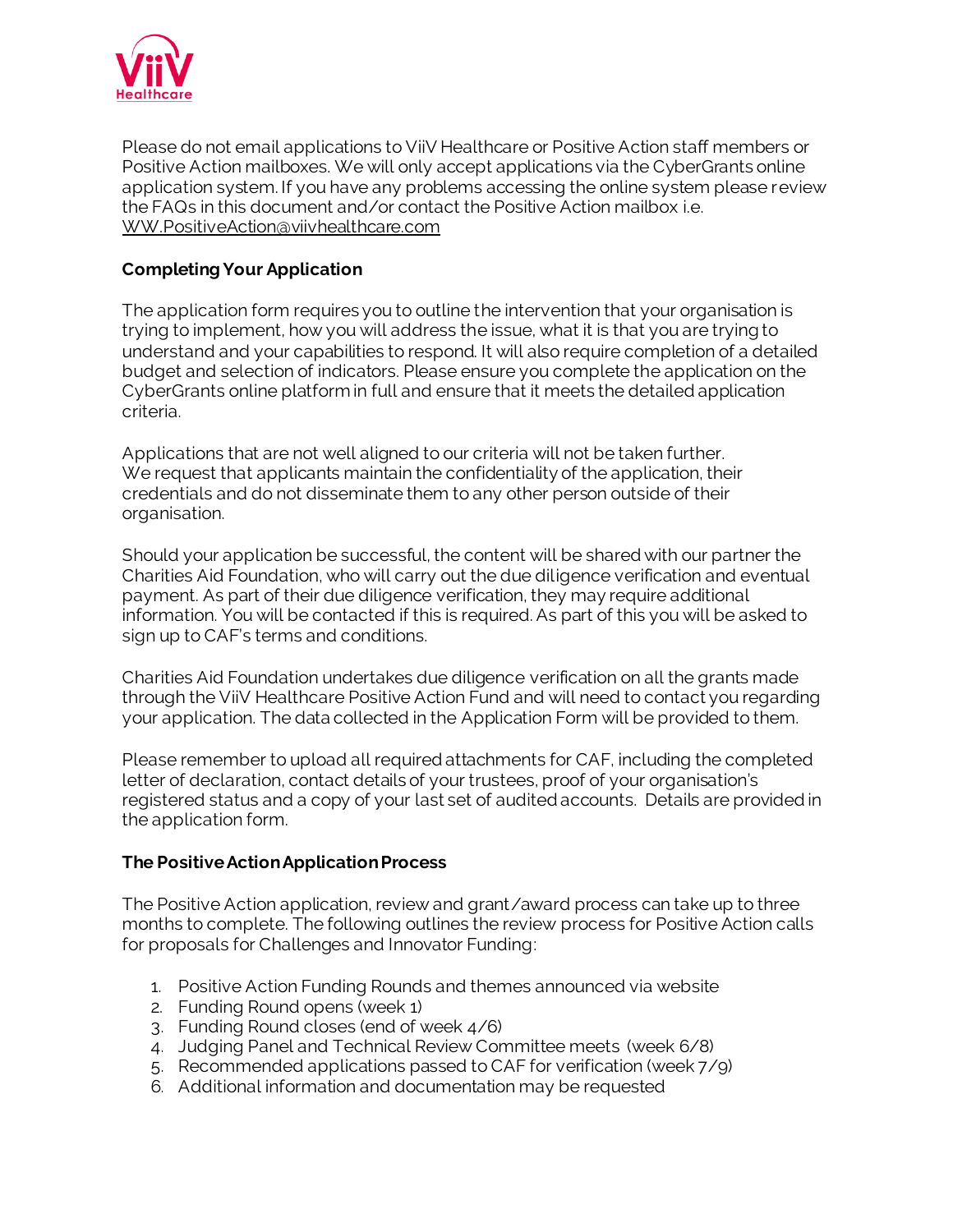

7. Final decision and contracting (week 12+)

Timings are indicative.

## **Multiple Proposals**

As a rule, Non-Governmental Organisations (NGOs) and/or Community Based Organisations (CBOs) should not apply for more than one grant in a call for proposals. However, we may consider applications from the same organisation wanting to implement in different countries or locations.

## **Financial Eligibility Requirements**

The online application system will require you to enter a detailed budget. This should show spending for each year of the project against lines including any capital costs, staffing, travel, training, monitoring and evaluation, and communications.

Please download, complete and attach the budget template provided in the application form.

We do not provide grants of more than 50% of an organisation's total annual revenue (income) in low- and middle-income countries and 25% of an organisation's total annual revenue (income) in high income countries1 (or 10% over a 12-month period for US-based organisations). You will need to provide your current annual income, in GBP, for the last 12months and the most recent 12-month accounting period

You will be required to provide a list of any existing secured funding your organisation has received or will receive from ViiV Healthcare for any project/work in this last 12months. Please do not include this application in this list.

#### **Please note the following:**

The total grant amount cannot account for more than 50% of an organisation's overall income for countries in LICS/MICS.

85% of project budgets must be spent in country; and

Overheads over 15% of the total project budget will not be accepted.

Budgets will be strictly adhered to – do not request more than the allowable amount as you will not be able to submit your application.

We request that all budgets are submitted in Pound Sterling (at the prevailing rate of exchange). You must include an annual and total budget for your project in Pound Sterling to be considered for funding.

<sup>&</sup>lt;sup>1</sup> [World Bank Country and Lending Groups](https://datahelpdesk.worldbank.org/knowledgebase/articles/906519-world-bank-country-and-lending-groups) – World Bank Data Help Desk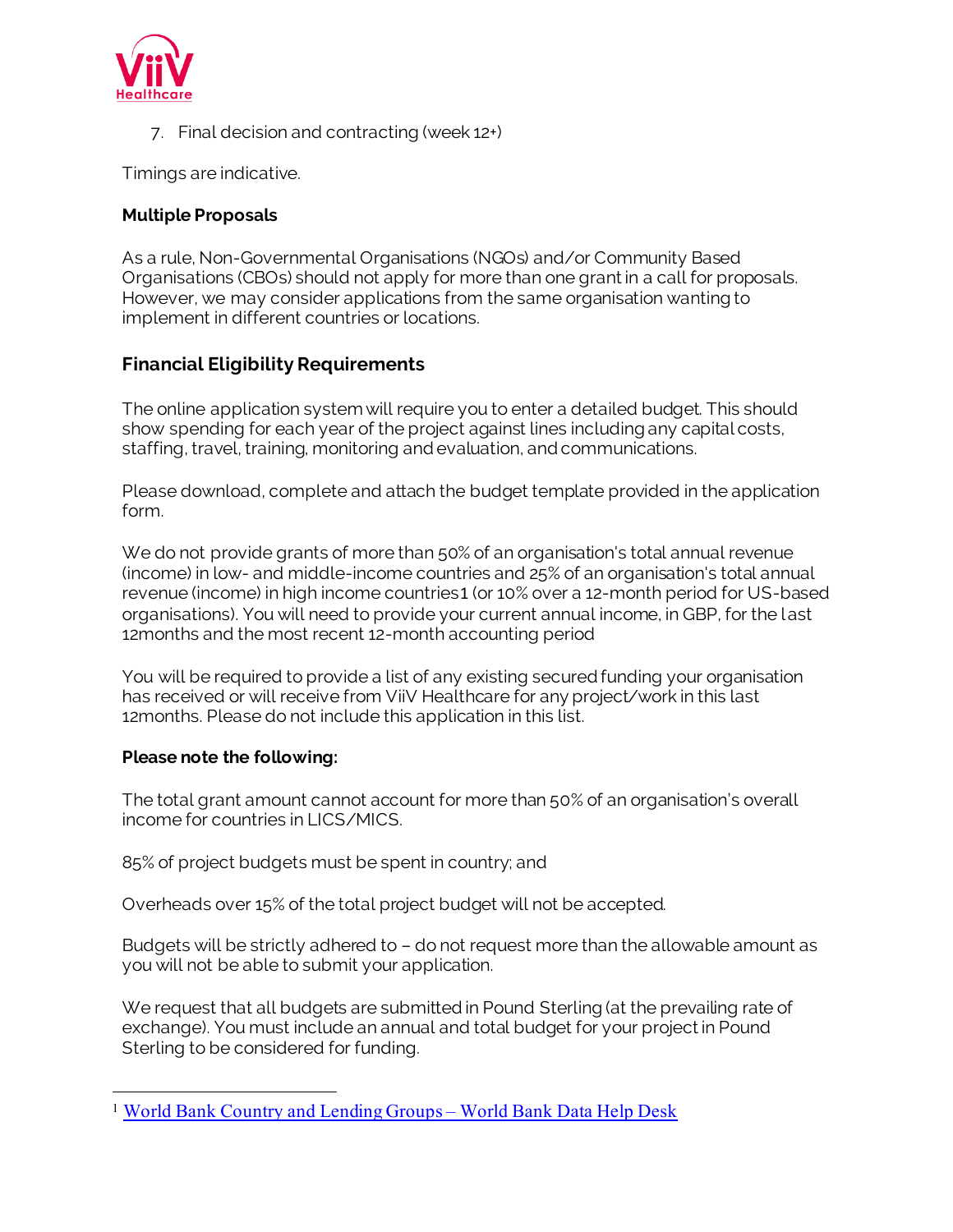

## **Monitoring and Evaluation**

Please review the Positive Action results framework to ensure that your indicators are aligned and ensure that you review all displayed mandatory indicators plus appropriate optional indicators prior to submission. Please note that mandatory indicators are preselected for all funding rounds. Indicators will be finalised with your grant manager if your application is successful.

You will be required to complete reporting templates (narrative, financial and indicator reporting) on a six and 12 monthly basis as detailed in the application.

## **AMPLIFY IMPACT**

AMPLIFY IMPACT is an offer of technical assistance designed to facilitate joined up impact, ongoing learning and improvement in the achievement of the Positive Action strategy. Positive Action's strategy will be achieved through grant making enabled by two elements of Amplify Impact outlined below:

- a) **Technical Assistance**: An additional/up to 10% top up of your recommended grant amount may be provided support organisational development and programmatic technical assistance.
- b) **Skills Connector**: GSK/ViiV employees provide advice and provide **short-term**, long-distance, specialized support to grantees. Support will range from 3 hours – 10 days (per year) and will focus on the following broad areas:
	- Business Development & Change Management
	- Communications (media, messaging and publicity)
	- Data Management and Knowledge Transfer (enhancing data value and distribution
	- Information Technology (IT) (networking and infrastructure)
	- Representation and Influence (public speaking, effective representation
	- Sales and/or Marketing (promoting services, securing clients, raising money)

**You must clearly stipulate on the application form whether you will require Amplify Impact, and which element of Amplify Impact you will require.** 

#### **Attachments**

The only documents to be uploaded are the templates that are provided in the application portal (budget template; data template; evaluation template; referee template). Your application should **NOT** be submitted with any other attachments.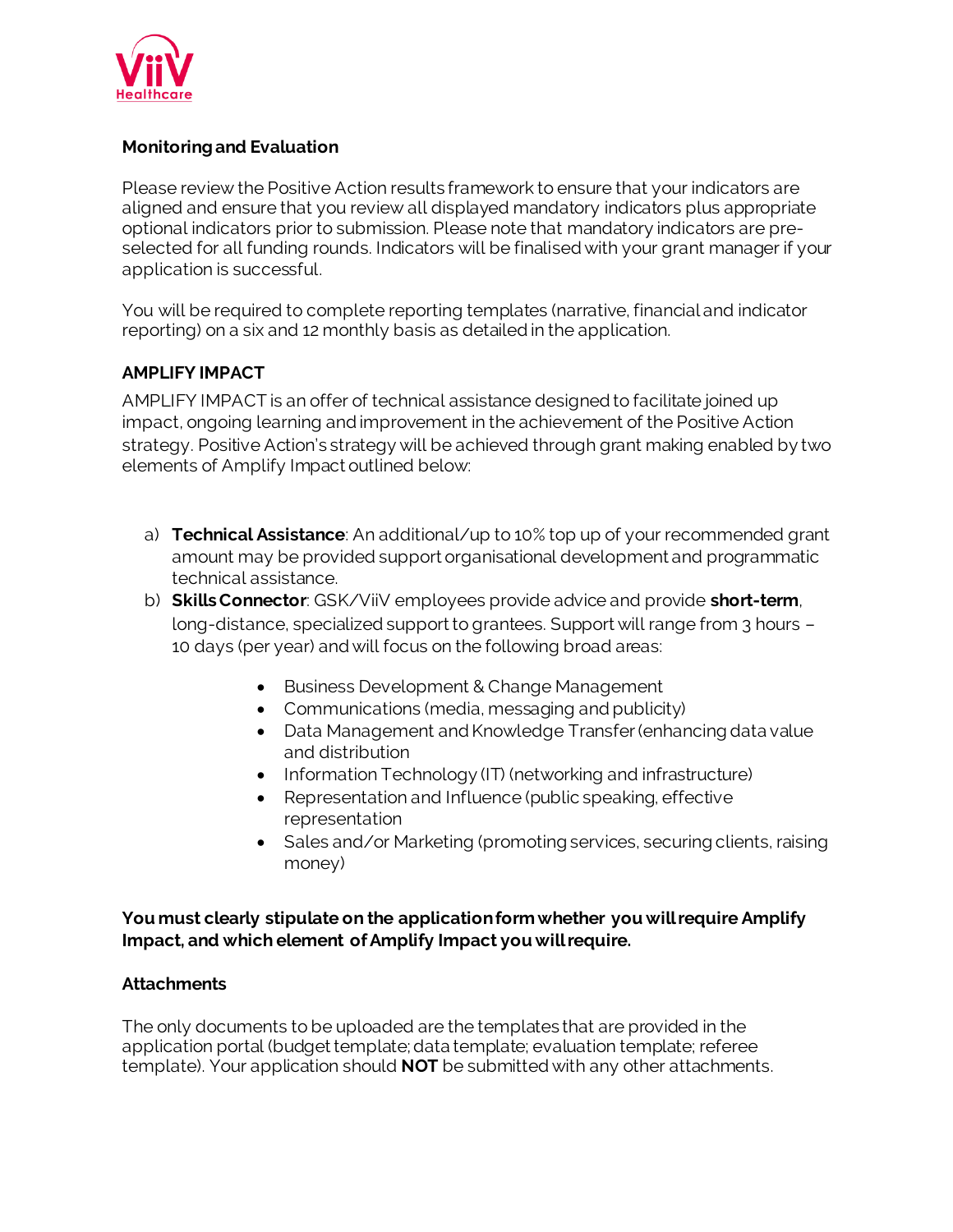

If your application is recommended for Charities Aid Foundation (CAF) verification, you will be requested by CAF to provide the following documents as part of the verification process. **Please do not upload any of these documents onto the cybergrants system.** 

- A letter of declaration, printed on your official headed paper and signed by a legal representative of your organisation
- A list of your trustees with contact details (full name, personal address and date of birth of trustees
- Proof of your organisation's registration as a not for profit or charitable organisation
- A copy of your latest audited accounts
- A copy of your governing document
- Proof of bank account
- Annual accounts

If a partnership or consortium is deemed as sub-granting in terms of use of granted funds, CAF will also need to verify these organisations (depending on relationship or setup).

## **References and Verification**

Two references are required. References should have knowledge of your organisation's work and should include a named contact with phone number and email. References must use the template embedded on the application portal and tick the box in the template confirming that you have their permission to share their personal details with ViiV Healthcare Positive Action.

Please do not upload any additional documents to support your reference, we will only accept and review your completed "reference template".

If your funding is recommended for funding, verification of your organisation's charitable status is required before funding is made available. Verification will be undertaken by the Charities Aid Foundation (CAF). Please see the FAQs for more details on verification.

# **FAQs**

## **Eligibility:**

Q: What are the funding opportunities under the new Positive Action Strategy? A: The new Positive Action strategy has three different funding streams which are called Community Strategic Initiatives (CSI), Flexible Fund and Breakthrough.

Q. What are the different types of grants?

A. There are two types of grants under the CSI which are Innovator and Momentum. Innovator grants are up to £ 50K per year, over a two- year period and Momentum grants are up to £100k per year over a three-year period.

Q. How do I know if I am eligible for a grant?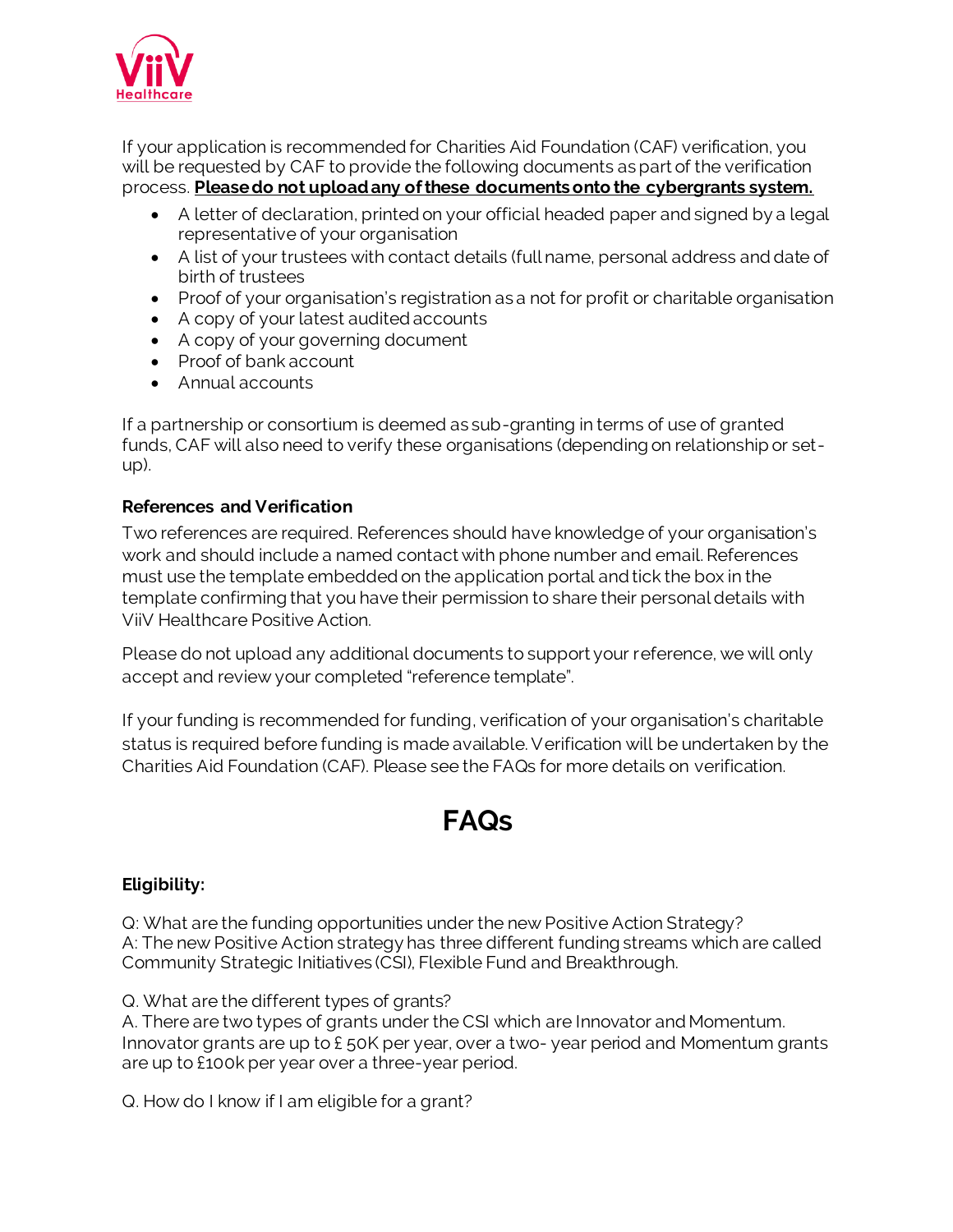

A. Eligibility criteria is defined at the start of each funding round, which is announced on the Positive Action Website.

Q. Can I submit a proposal that is not aligned to the funding round? A. No, you will not be able to submit a proposal that is not aligned to the funding round.

Q. Am I able to submit more than one application per funding round? A. We request that you submit only one application per organisation per funding round. It is possible to submit more than one if you are submitting for more than one location or geography.

Q. Am I able to submit more than one application per funding year? A. If you meet the eligibility criteria for the different themes, you are permitted to submit more than one application per funding year.

Q: I already have a grant from Positive Action in 2018 or 2019, do I need to use the CyberGrants system to Report on my project?

A: No, you are not required to use the CyberGrants system. Please continue to use the Salesforce system to report on the progress of your project.

## **Review:**

Q. What happens once my application is submitted?

A. Your application will go through an internal review to ensure that you meet the eligibility criteria and then it will be shared with an independent external review committee called the Technical Review Committee (TRC) for CSI.

Q. How long does the review process take?

A. The review process takes between 4 - 6 weeks after closure of the funding window.

Q. What happens during the review process?

A. The Positive Action team reviews your proposal for eligibility after which the external review board reviews it for technical merit. The highest scoring applications are discussed and the TRC decides to recommend or not recommend for funding. These recommended applications are then reviewed by the Positive Action Grants and Donations Committee who recommend or do not recommend for CAF verification.

Q. Do I receive comments or feedback TRC?

A. The TRC is not able to provide detailed comments on your application but does provide general feedback for consideration.

Q: What happens if my application is not recommended for verification? A. We have limited funding available and difficult decisions need to be made. Unfortunately, if you are not recommended for due diligence verification it means that your application will not be considered further.

Q. If my application is not recommended for due diligence verification, can I resubmit the application?

A. Unfortunately you are not able to resubmit the application.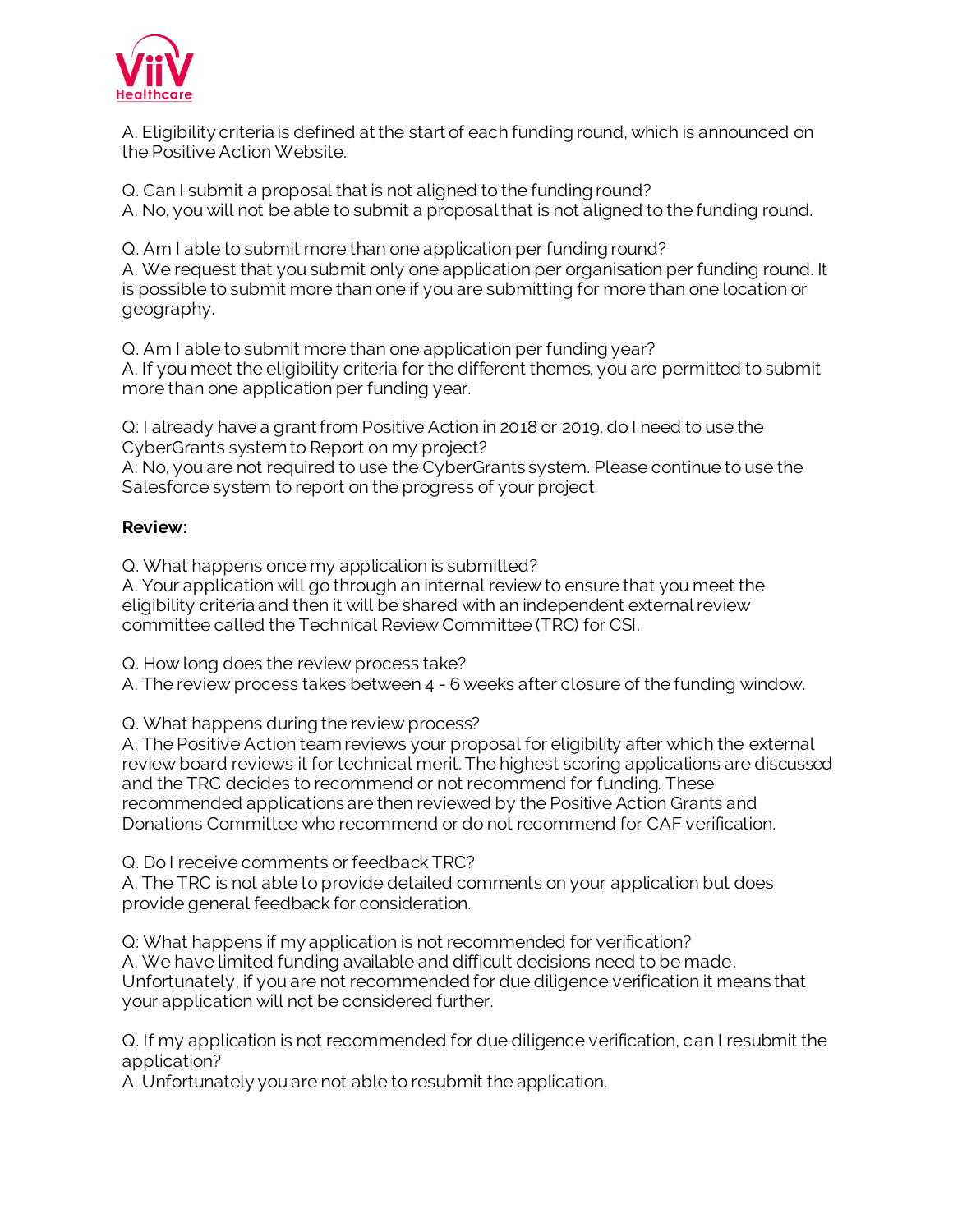

## **Grant Size:**

Q. What are the sizes of the different grants?

A. Typically, the Innovator grants are up to £50 000 per year over a two-year period, the Momentum grants are up to £100 000 per year over a three-year period, and the Flexible Fund grants up to £75 000 over a 12-month period.

Q. Can I apply for larger amounts?

A. No, your application will only be considered if it falls within the different ranges defined on the website.

Q. Can I apply for smaller amounts? A. Yes, you can apply for grants that are below the amounts stated.

Q. Why are Breakthrough grants only by invitation?

A. Breakthrough investments build on strategic partnerships that have been built over a period of time and focus on workstreams that may have already started or been initiated.

## **Reporting:**

Q. How often do I need to report?

A. The reporting requirements are the same for Community Strategic Initiatives, Breakthrough and Flexible Fund. You are required to submit a 6 monthly narrative report as per the provided template on CyberGrants and a 12 monthly narrative and financial report.

Q. When do I have to define or select my indicators?

A. You will have an opportunity to select the relevant indicators when you develop your project proposal. Indicators will be finalised in your first meeting with your grant manager.

Q. Will I have a grant manager?

A. Yes, all grant recipients will be allocated a grant manager who will be assigned to you as soon as your contract has been signed.

Q. How will I get in touch with my grant manager?

A. Your manager will contact you to set up your first call.

Q. How often do I need to engage with my grant manager?

A. We suggest a minimum of three times per year, any more than this will be up to you and your grant manager to decide.

Q. What happens if I don't hear from my grant manager? A. Please contact the respective Positive Action Manager, information which can be found on the Positive Action website.

## **Amplify Impact - Technical assistance (for CSI grants only):**

Q. How much funding is available for technical assistance?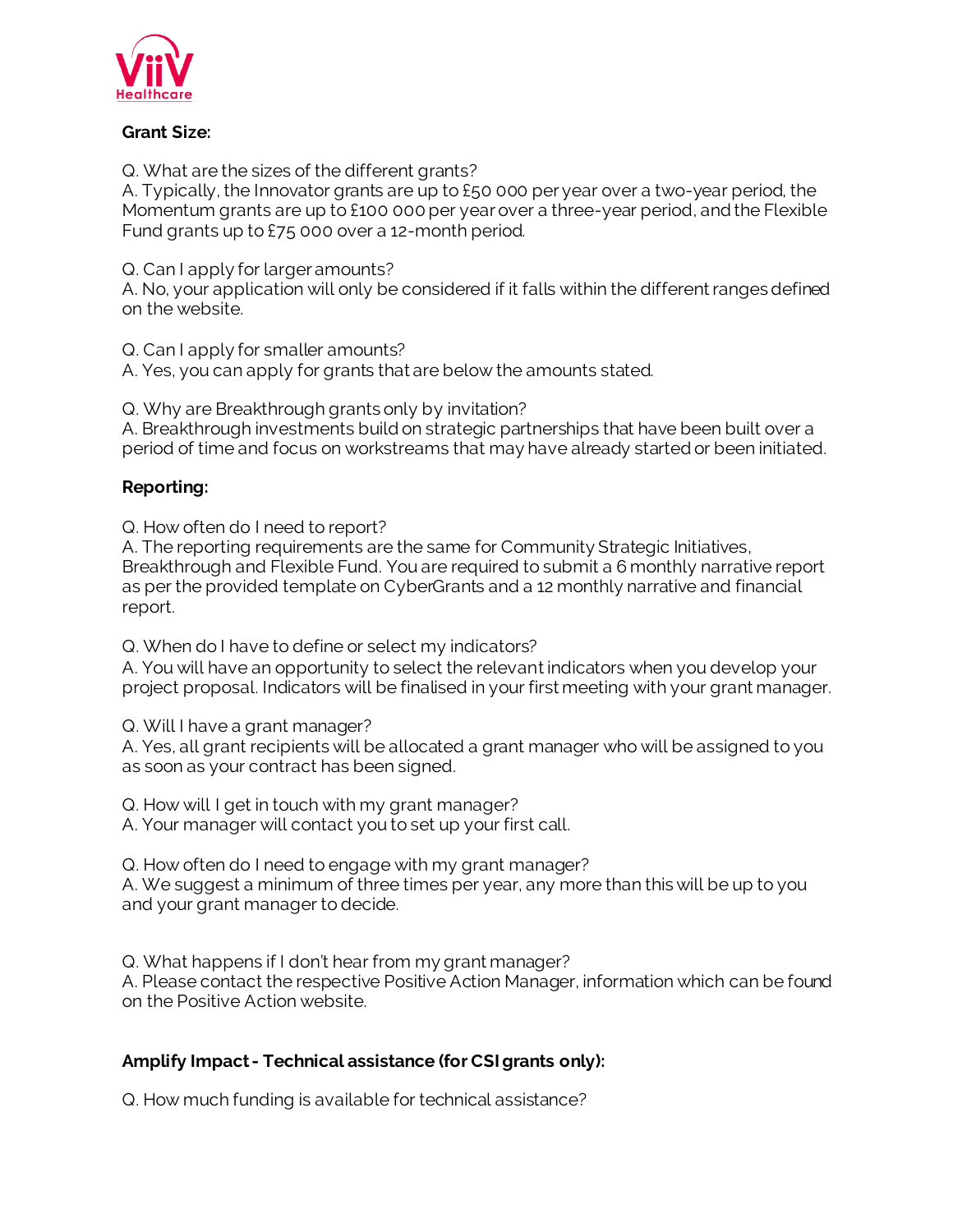

A. An amount of up to 10% of your total grant budget can be added onto your grant for Technical Assistance once approved.

Q. How do I access technical assistance? A. You will need to agree the type of technical assistance (Accompaniment or Skills

Connector) with your grant manager and once agreed you will be able to access technical assistance from agreed TA providers.

Q. Who is responsible for paying and contracting the TA provider?

A. This is your responsibility and you will be required to report on TA provided during your 6 monthly reports.

Q. Do I have to use the TA allocation?

A. There are no requirements for you to use the allocation. This allocation is only for technical assistance so it cannot be used for anything else.

Q. Are there other forms of capacity building or technical assistance available? A. Yes, there are opportunities related to linking and learning events, regional capacity building events and utilising the skills connector This will be identified within each of the funding rounds and appropriate budget allocation made. PLEASE NOTE that budget allocation for technical assistance can only be used for relevant opportunities.

## **Charities Aid Foundation:**

Q. Who are Charities Aid Foundation (CAF)?

A. CAF are a non-profit organisation working with corporate and private clients in the UK to deliver philanthropic advice and financial services and products to enable giving. You can read more about CAF [here](https://www.cafonline.org/about-us).

Q. What is the nature of the relationship between ViiV Healthcare and CAF? A. CAF are a separate organisation to ViiV Healthcare, however ViiV Healthcare partner with CAF in order to make payments to Positive Action Programme grantees. Project proposals are initially reviewed by both the Positive Action team and an external, independent Advisory Board. ViiV Healthcare then request that CAF conduct due diligence checks on the groups selected – a process referred to as "verification", then disburse payment once verification is completed successfully. All donations are subject to ViiV I Healthcare's instruction and CAF's subsequent approval.

## Q. Why do CAF need to carry out this process?

A. CAF needs to ensure that all ViiV Healthcare's grants are used for charitable purposes as defined under the [UK Charities Act](http://www.legislation.gov.uk/ukpga/2011/25/section/3/enacted). This includes ensuring that beneficiaries have charitable aims and objectives and that those funds will be used charitably even if the organisation ceases to exist. Whilst the global definitions and requirements of "charitable" differ from one country to another, CAF must review each organisation in accordance with UK Tax and Charity Laws.

As the funds will come from CAF, they need to ensure that all grants meet agreed guidance from the UK Government's Her Majesty's Revenue and Customs (HMRC). HMRC require CAF to obtain confirmation on how donations are used and as a result CAF will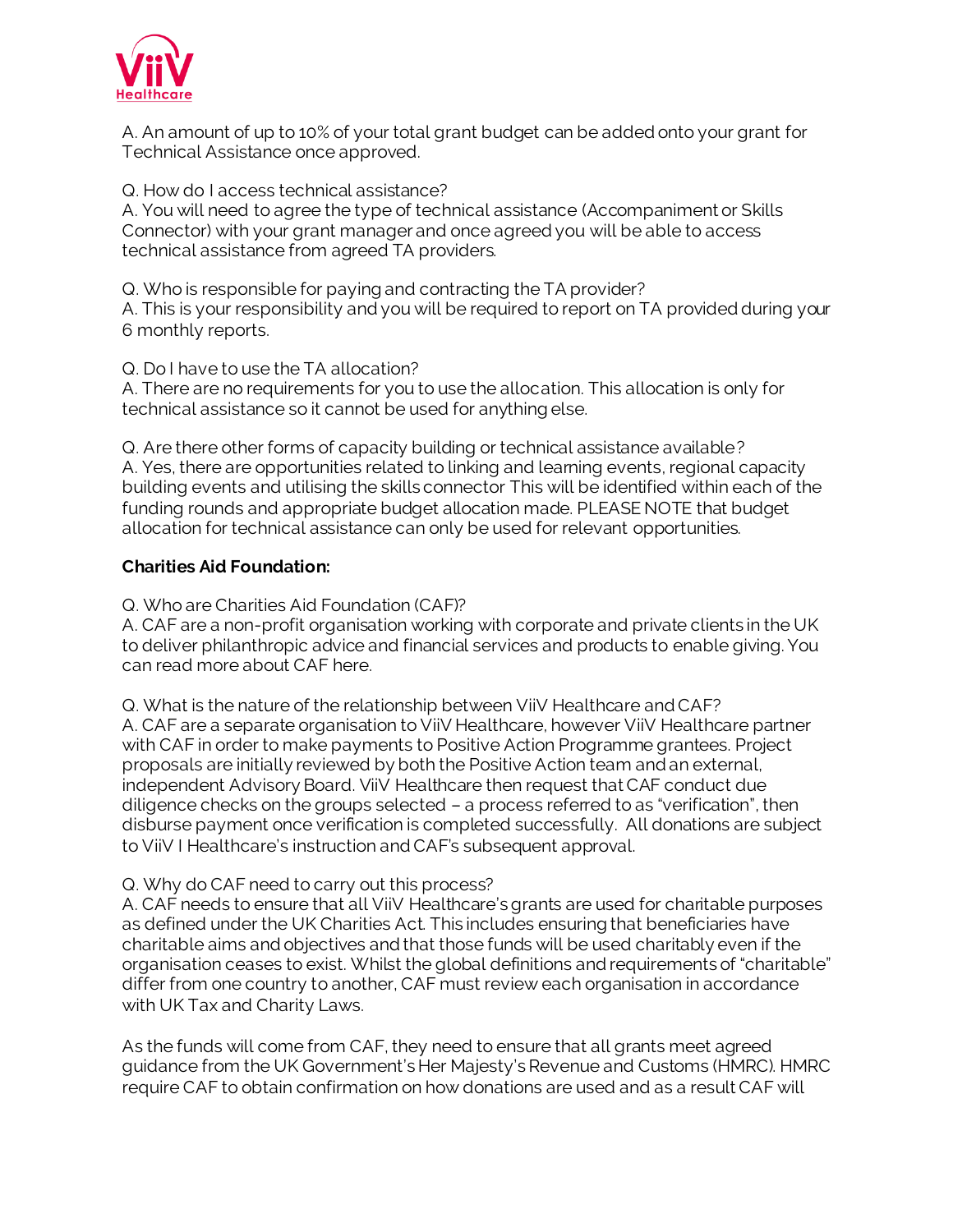

ask for a combined receipt and report for each donation made. Where larger levels of support are made CAF will ask grantees to provide independently audited financial reports detailing how the funds were used charitably.

CAF's due diligence verification process is undertaken to:

- Minimise risk
- Comply with UK law
- Prevent money laundering
- Prevent terrorist financing and other criminal activity (i.e., anti-bribery and corruption)
- Ensure funds are being used charitably as intended
- Ensure residual assets will be used for charitable purposes if the organisation is dissolved

#### Q. How will CAF carry out this process?

A. Your submitted application will initially be reviewed by the Positive Action team and an external, independent review Board. If successful, your application will then be shared with CAF to carry out their due diligence.

Q. What information will CAF need?

A. CAF will review your application and may then request you to submit an additional, due diligence focused application form through the online portal. This form will ask you to upload copies of the following documents that have been translated into **English:**

- A copy of your organisation's governing document e.g. Statutes, Trust Deed, Constitution, Memorandum and Articles of Association, Articles of Incorporation or By-laws etc.
- A governing document' is simply an official document which states the aims of your organisation and how it operates. In every case CAF would expect to see the aims/ objectives of the organisation and a dissolution clause in this (i.e. what happens to assets if the organisation is closed down). Depending on the organisation, the governing document also usually includes details about how many trustees/ board members they have, the powers of the organisation and states that they are not for profit.
- All organisations should have a governing document and they are usually referred to as: Statutes, Trust Deed, Constitution, Memorandum and Articles of Association, Articles of Incorporation or By-laws.
- A copy of your organisation's most recent annual report and audited accounts.
- Proof of your organisation's tax exemption and/or proof of registration as a charity or not for profit.
- If the funds are destined for a specific project, details of the project are required, a list of Trustees including names, date of birth and home addresses.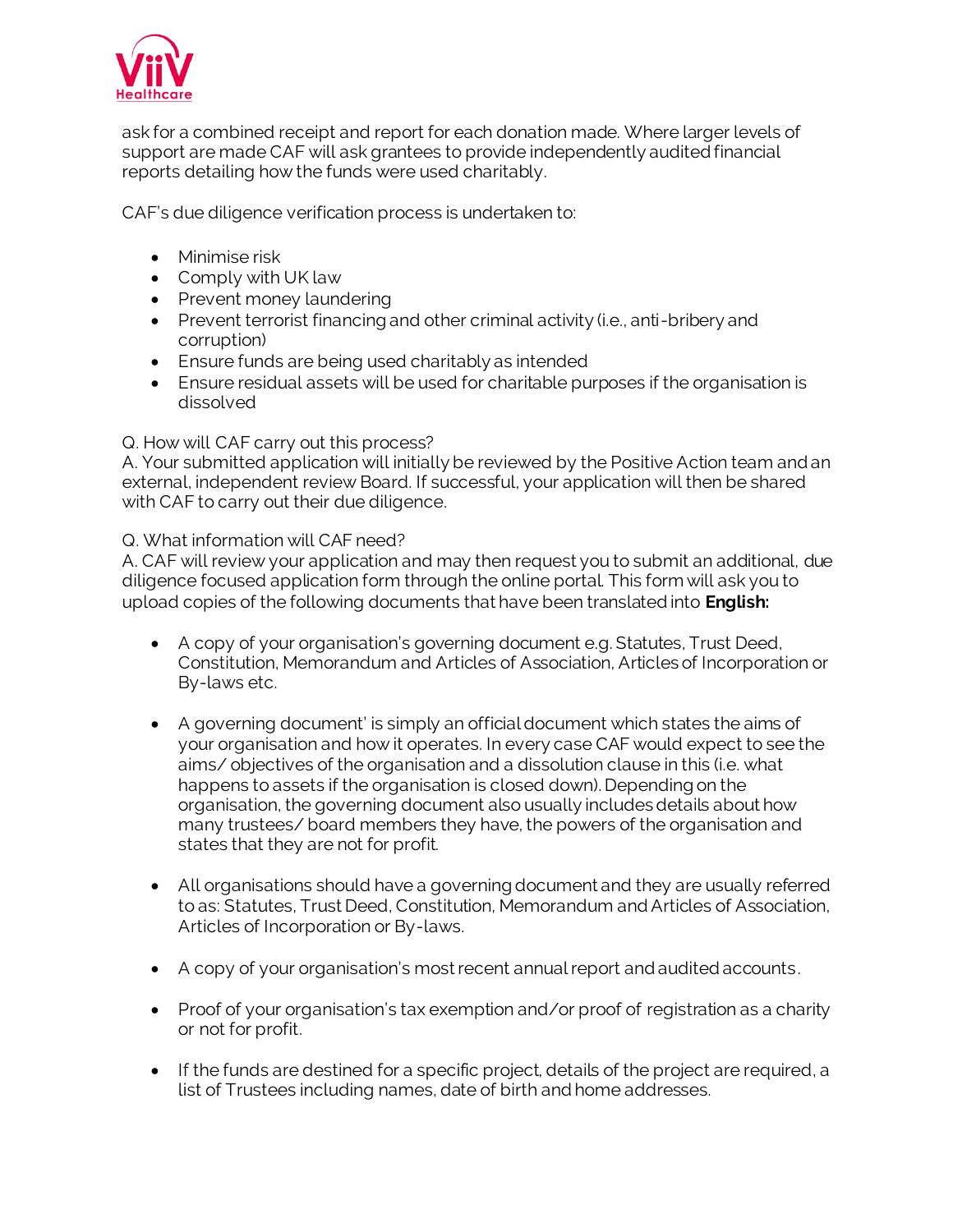

Once you've submitted the additional questions and documents, CAF's experts will review the documentation and provide a decision. Occasionally it may be necessary for CAF to ask for further clarification from your organisation before a decision is made – they will contact you via the email address quoted in your application so please monitor your emails closely to ensure that you can respond promptly to any requests and we can make payment to you as soon as possible.

CAF verifies an organisation based on all information presented. Key elements of the process focused on the size of the donation, the country in which your organisation / project is located, and the purpose of the donation.

Q. Why does CAF need information about Trustees, including dates of birth? A. CAF's due diligence verification checks may include requesting the full details of trustees and persons controlling the operations of the organisation. In the UK as a financial services provider, CAF are required to follow 'know your customer' legislation and guidance. This means that they need full names and date of births to effectively demonstrate that they have carried out the required due diligence verification on them. Dates of birth are required in order to clarify an individual's identity. All information supplied to CAF is treated as strictly confidential and is not shared or passed on to any other parties. For more information on CAF's data privacy policy please see here: <https://www.cafonline.org/privacy>.

#### Q. How long will the verification process take?

A. CAF allows a maximum of 12 weeks for the recipient organisation to complete and return the information needed. Once CAF has been sent this, they can normally make a decision within a couple of days.

Q. I've received funds through CAF before, will the process be different? A. CAF need to undertake the same levels of due diligence verification for every donation requested but if you've been paid by them before, they can often do this without further contact with your organisation. However, periodically CAF will be required to request updated information on your organisation. In this instance they will ask you to re-submit some details through the online portal.

Where you have received previous funding from CAF, you will also need to ensure that your organisation has returned the receipt from the previous payment and any other accompanying reports requested.

## Q. What is meant by re-granting?

A. 'Re granting' is where your organisation is not controlling the entirety of the funds provided, and are passing a portion of those funds on to another organisation. The reasons CAF needs to understand and verify everyone who may control the use of the funds is detailed in the guidance here which is prepared by the Charity Commission of England and Wales, one of CAF's regulators.